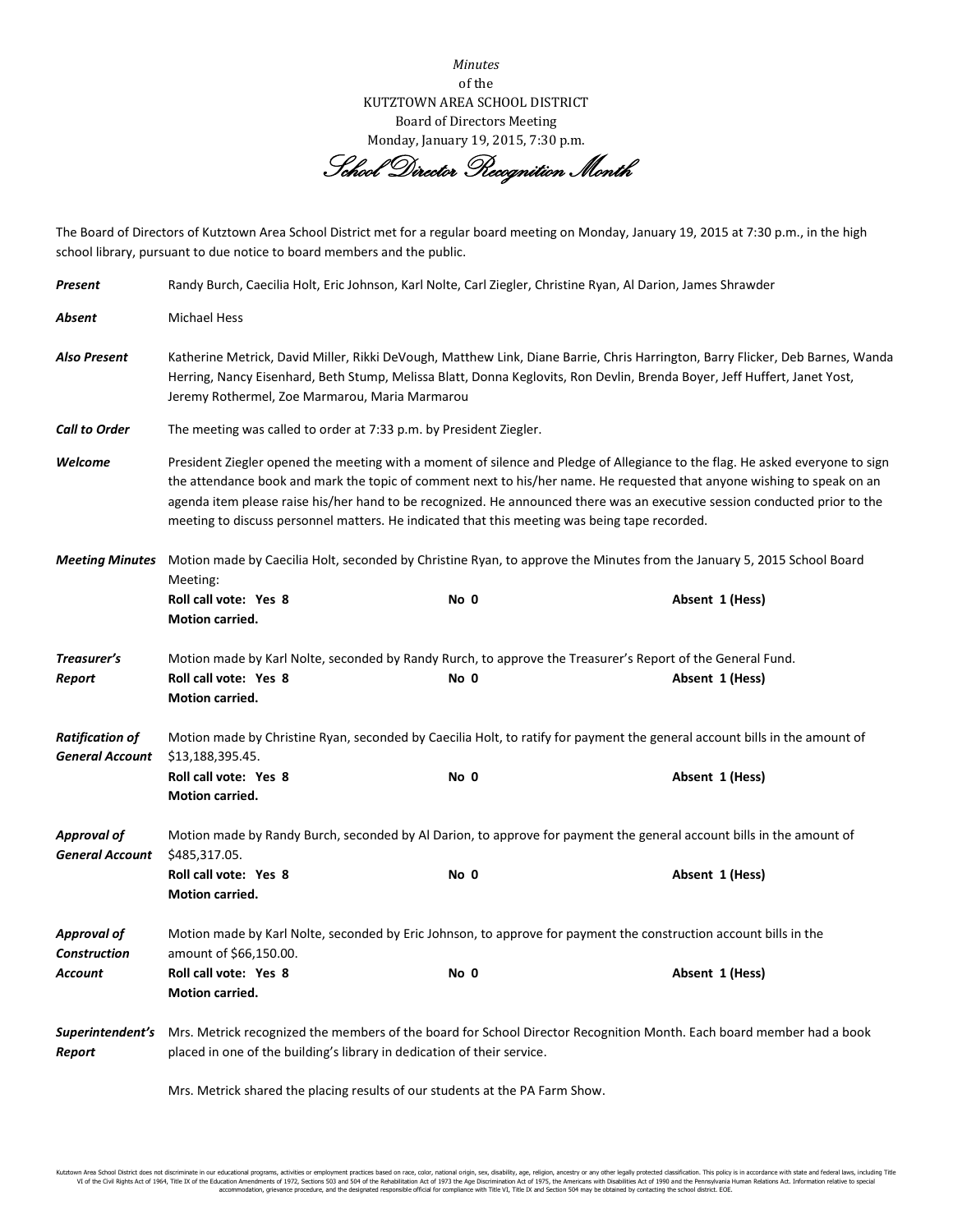| <b>Board Committee E.I.T.</b><br><b>Reports</b> |                                                                                                                                                                                     | No report.                                                                                                                                                                                                                                                          |                                                                                                                                      |                      |                 |  |  |
|-------------------------------------------------|-------------------------------------------------------------------------------------------------------------------------------------------------------------------------------------|---------------------------------------------------------------------------------------------------------------------------------------------------------------------------------------------------------------------------------------------------------------------|--------------------------------------------------------------------------------------------------------------------------------------|----------------------|-----------------|--|--|
|                                                 | <b>PSBA</b>                                                                                                                                                                         | Mrs. Holt reported congress has an emphasis on NCLB. "Action Day" is this Wednesday, and all education-oriented<br>groups are encouraged to contact their legislators.                                                                                              |                                                                                                                                      |                      |                 |  |  |
|                                                 | <b>BCIU</b>                                                                                                                                                                         |                                                                                                                                                                                                                                                                     | Mr. Ziegler reported Jason Bottiglieri from Tulphehocken School District was appointed Assistant Director.                           |                      |                 |  |  |
|                                                 | <b>BCTC</b>                                                                                                                                                                         | No report.                                                                                                                                                                                                                                                          |                                                                                                                                      |                      |                 |  |  |
|                                                 | P&C                                                                                                                                                                                 |                                                                                                                                                                                                                                                                     | Mrs. Holt reported the committee further discussed the concussion policy.                                                            |                      |                 |  |  |
|                                                 | ECC                                                                                                                                                                                 | No report.                                                                                                                                                                                                                                                          |                                                                                                                                      |                      |                 |  |  |
|                                                 |                                                                                                                                                                                     | Facilities Mr. Burch reported the committee provided an update to Dr. Winkler, on behalf of the Education Foundation, on the<br>renovations for the high school, and thanked the Foundation for their generosity.                                                   |                                                                                                                                      |                      |                 |  |  |
|                                                 | Student No report.<br>Achievement                                                                                                                                                   |                                                                                                                                                                                                                                                                     |                                                                                                                                      |                      |                 |  |  |
| Personnel                                       | Motion made by Eric Johnson, seconded by Christine Ryan, to approve the following personnel items:                                                                                  |                                                                                                                                                                                                                                                                     |                                                                                                                                      |                      |                 |  |  |
|                                                 | 1.                                                                                                                                                                                  | The acceptance, with regret, of the resignation due to retirement of Paul R. Schafer as head custodian at the middle<br>school, effective April 10, 2015.                                                                                                           |                                                                                                                                      |                      |                 |  |  |
|                                                 | 2.                                                                                                                                                                                  | The acceptance, with regret, of the resignation due to retirement of Nancy Eisenhard as an information and technology<br>aide, effective January 30, 2015.                                                                                                          |                                                                                                                                      |                      |                 |  |  |
|                                                 | 3.<br>The acceptance of the resignation of Darlene S. Bogert as a nurse aide at Greenwich-Lenhartsville Elementary School,                                                          |                                                                                                                                                                                                                                                                     |                                                                                                                                      |                      |                 |  |  |
|                                                 | effective January 19, 2015.<br>The acceptance of the resignation of Tammi Rabert as tax collector for Albany Township, effective December 31, 2014.<br>4.                           |                                                                                                                                                                                                                                                                     |                                                                                                                                      |                      |                 |  |  |
|                                                 | 5.                                                                                                                                                                                  | The approval of Tina Weidele as tax collector for Albany Township, as appointed by the respective municipality, effective<br>January 1, 2015.                                                                                                                       |                                                                                                                                      |                      |                 |  |  |
|                                                 | 6.                                                                                                                                                                                  | The approval of Heather M. DiLapo as a guest substitute teacher through the Berks County Intermediate Unit for the 2014-<br>2015 school year, effective January 20, 2015, at a rate of \$100 per day for days 1-20 and \$110 per day for days 21 and<br>thereafter. |                                                                                                                                      |                      |                 |  |  |
|                                                 | 7.                                                                                                                                                                                  | The approval of Nancy S. Brooks as a guest substitute teacher through the Berks County Intermediate Unit for the 2014-<br>2015 school year, effective January 20, 2015, at a rate of \$100 per day for days 1-20 and \$110 per day for days 21 and<br>thereafter.   |                                                                                                                                      |                      |                 |  |  |
|                                                 | 8.                                                                                                                                                                                  | The approval of Jaimee L. Stemko as a substitute nurse aide for the 2014-2015 school year, effective January 20, 2015, at a<br>rate of \$13.50 per hour.                                                                                                            |                                                                                                                                      |                      |                 |  |  |
|                                                 | 9.                                                                                                                                                                                  | The approval of Alyssa L. Sitarik as an indoor twirling coach for the 2014-2015 school year, effective January 20, 2015, at a<br>stipend of \$928.                                                                                                                  |                                                                                                                                      |                      |                 |  |  |
|                                                 |                                                                                                                                                                                     | 10. The approval of Steven E. Fritz as an Eshelman bus/van driver for the 2014-2015 school year, effective January 20, 2015.                                                                                                                                        |                                                                                                                                      |                      |                 |  |  |
|                                                 |                                                                                                                                                                                     | Choreographer                                                                                                                                                                                                                                                       | 11. The approval of the following positions and salaries for the 2014 Musical, effective September 1, 2014:<br>Megan R. Laudenslager | \$450                |                 |  |  |
|                                                 |                                                                                                                                                                                     | Producer                                                                                                                                                                                                                                                            | Melissa M. Nolte                                                                                                                     | \$250                |                 |  |  |
|                                                 |                                                                                                                                                                                     | Roll call vote: Yes 7                                                                                                                                                                                                                                               | No 0                                                                                                                                 | Present 1 (Nolte)    | Absent 1 (Hess) |  |  |
|                                                 | Motion carried.                                                                                                                                                                     |                                                                                                                                                                                                                                                                     | All Personnel are Approved Pending the District's Receipt of All Mandated Credentials                                                |                      |                 |  |  |
| Conference<br>Request                           | Motion made by Caecilia Holt, seconded by Karl Nolte, to approve employee #885 to attend the PASBO Annual Conference on<br>March 10-15, 2015 in Hershey, PA, at a cost of \$674.03. |                                                                                                                                                                                                                                                                     |                                                                                                                                      |                      |                 |  |  |
|                                                 | Motion carried.                                                                                                                                                                     | Roll call vote: Yes 7                                                                                                                                                                                                                                               | No 0                                                                                                                                 | Present 1 (Shrawder) | Absent 1 (Hess) |  |  |
|                                                 | Rental Fee Waiver Motion made by Christine Ryan, seconded by Karl Nolte, to approve waiving the \$200 rental fee for the Kutztown Bicentennial                                      |                                                                                                                                                                                                                                                                     |                                                                                                                                      |                      |                 |  |  |
|                                                 | Committee to use the high school auditorium on Saturday, June 20, 2015, for a Miss Kutztown Bicentennial Pageant.<br>Roll call vote: Yes 8<br>No 0<br>Absent 1 (Hess)               |                                                                                                                                                                                                                                                                     |                                                                                                                                      |                      |                 |  |  |
|                                                 | Motion carried.                                                                                                                                                                     |                                                                                                                                                                                                                                                                     |                                                                                                                                      |                      |                 |  |  |
|                                                 |                                                                                                                                                                                     |                                                                                                                                                                                                                                                                     |                                                                                                                                      |                      |                 |  |  |

Kutztown Area School District does not discriminate in our educational programs, activities or employment practices based on race, color, national origin, sex, disability, age, religion, ancestry or any other leally prote